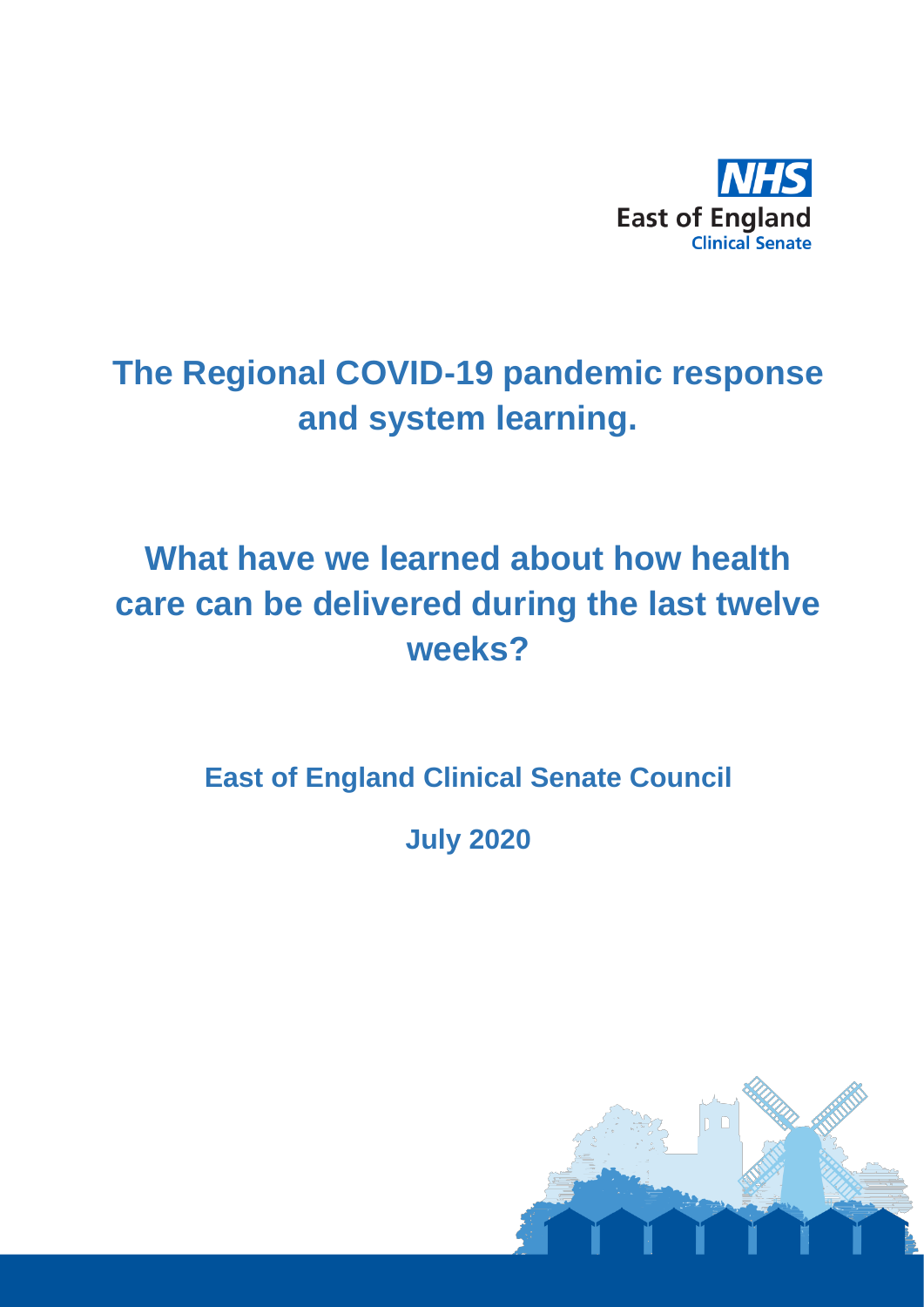### **Foreword from Clinical Senate Chair**

Health and Social Care in the East of England, like the rest of the United Kingdom and indeed most countries in the world, have had to face immense challenges over recent months and will no doubt continue to do so for many months ahead as a result of the COVID-19 pandemic. The scale and pace of change in terms of working practices has perhaps been more marked than for over half a century. The emotional impact on staff working in all sectors has also been profound. The Clinical Senate Council took time to reflect on all that has happened with a focus on what we should adopt, adapt and abandon.

I am fortunate to chair a Council of dedicated professionals and experts by experience from across all the STP/ICS footprints, including every county and including over twenty organisations from a wide range of sectors in the East of England. This enabled us to reflect on the differing impact of the pandemic on patients and staff from primary, community, mental health, secondary and tertiary care sectors. We were also able to draw on the very differing impact of the rate and peak of the surge in differing parts of the region.

One clear reality is that our staff in the East of England have responded in remarkable ways, demonstrating their dedication with a willingness to go beyond the call of duty and indeed to continue to deliver the highest quality compassionate care they could despite potentially being at some risk themselves.

There have been many clear positives in terms of the way staff and organisations have responded with a willingness to collaborate, innovate, re-train, move at pace, re-locate and work long days and weeks to deliver the best care for patients.

We recognise that we will not have covered everything in our discussion and deliberations, however the content of this report including the recommendations were the ideas and views generated by our Senate Council leading up to the council meeting (of 24 June 2020) and during the meeting itself. In seeking feedback before finalising the report, perhaps one area we did not cover sufficiently was the ethical aspects of the Health and Care systems response.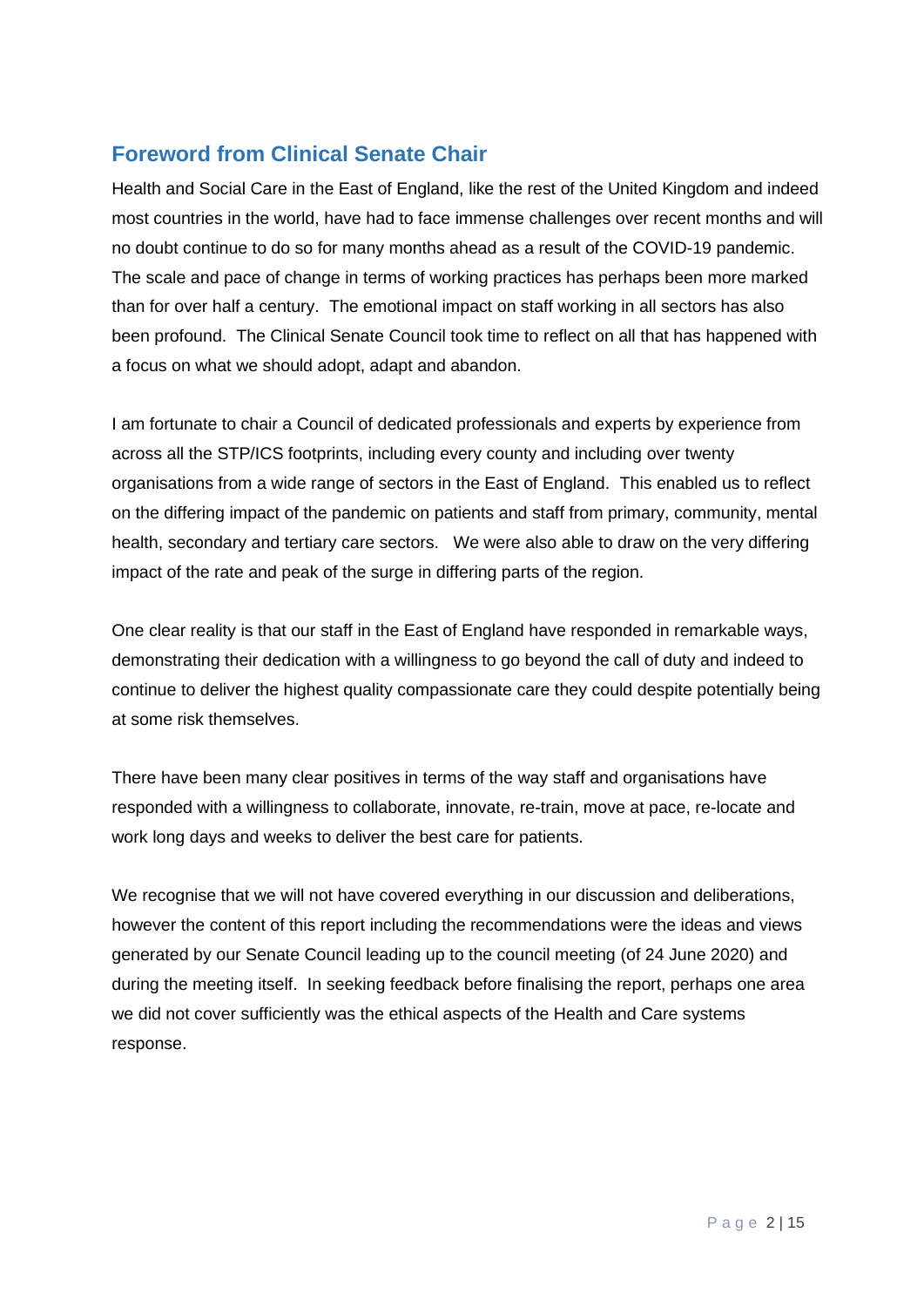We have not looked at the National response in terms of timing of the initial lockdown and the measures taken during the easing of the lockdown and perhaps these matters could be explored at a more National level. As the report states, many lessons do need to be learned particularly regarding clearer and consistent messaging, more robust supply of PPE, better support for social care and care homes, and ensuring that facilities are better designed for second surges and future pandemics.

The NICE guidance (COVID-19 rapid guideline: arranging planned care in hospitals and diagnostic services) published 27 July 2020<sup>1</sup> was not available to us during our discussion and was therefore not considered. I do however note that there was a strong view for maintaining a protected elective pathway including appropriate facilities both in terms of a response to this and other pandemics and usual NHS (rather than winter) pressures. Whether the NICE guidance provides sufficient protection for vulnerable patients and staff from vulnerable groups from other patient groups with a reduced isolation period and a reduced need to test prediagnostic procedures is perhaps a discussion point we may wish to revisit.

I would like to reiterate my thanks to all Health and Care staff in the East of England and to the Clinical Senate Council for their time and expertise helping to generate this report.

**Dr Bernard Brett East of England Clinical Senate Chair** 



<sup>1</sup> https://www.nice.org.uk/guidance/ng179/resources/covid19-rapid-guideline-arranging-planned-care-inhospitals-and-diagnostic-services-pdf-66141969613765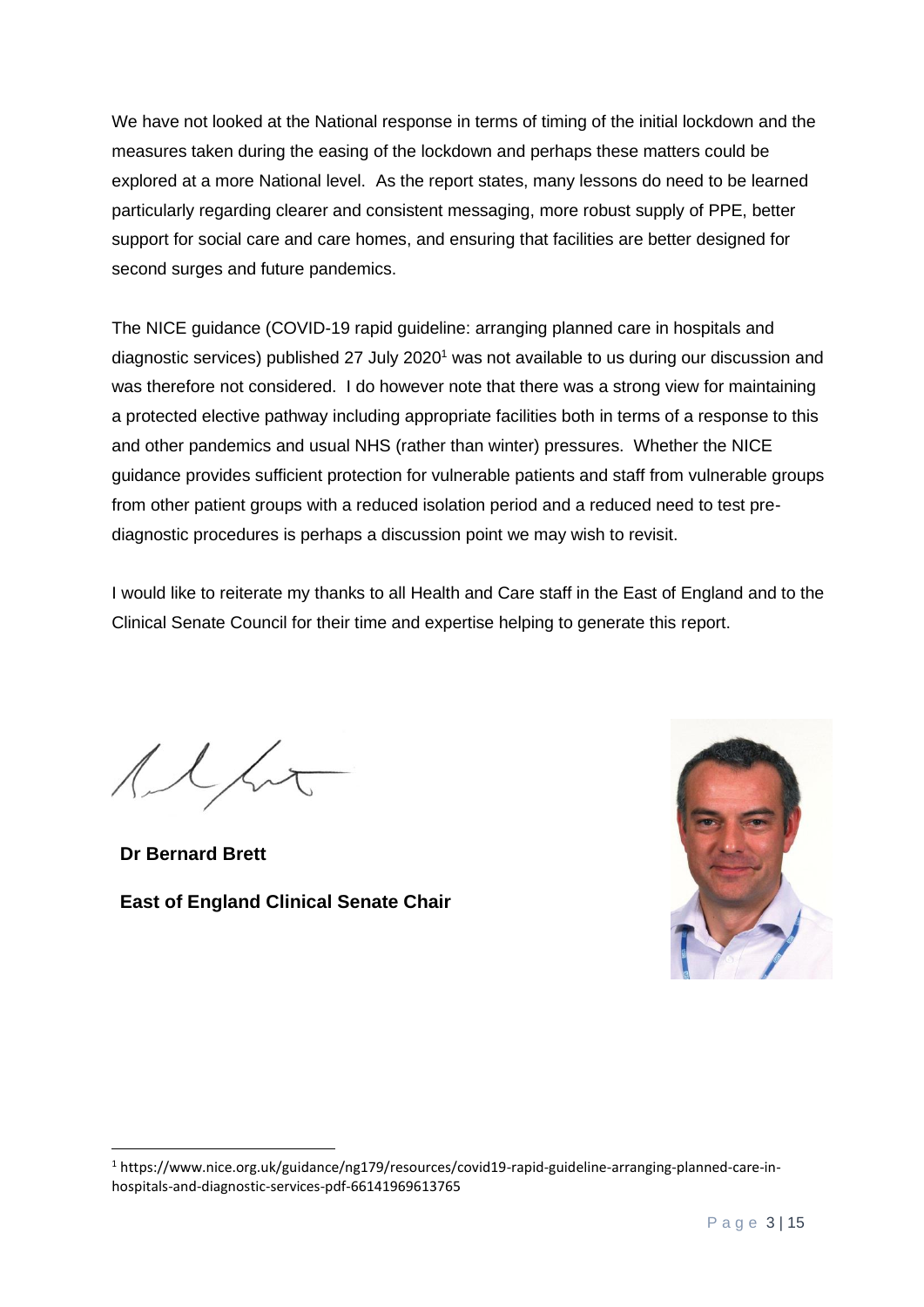## **The Regional COVID-19 pandemic response and system learning. What have we learned about how health care can be delivered during the last twelve weeks?**

This short paper summarises the discussion of East of England Clinical Senate Council on 24 June 2020 and presents its key findings and recommendations. Members of Clinical Senate Council include clinicians from a range of clinical professions, specialities and settings and non clinical members (experts by experience). The range includes members from all six STP/ICS' in the East of England and from primary, community, secondary, mental health and ambulance service backgrounds. Members brought their own experiences and perspectives to the discussion with a view to summarising whether the changes made in the course of responding to the COVID-19 incident, could be adopted, adapted or abandoned as the health and care services look to restore services for patients.

### **Key Findings**

Despite the range of clinical and non-clinical backgrounds and health and care settings, during the discussion it became clear that there were common themes. The key findings below have been grouped under those themes

### **1) Innovation**

- a) **Speed**. The speed of implementation of innovation was unprecedented and welcomed. This was possible as a result of staff willingness and engagement, the management approach and digital support. There was an obvious 'can do' approach, rapid solutions to delivery of health care (see also Information technology below), enabled through some reduction and / or speeding up of formal decision-making processes and governance;
- b) **Information technology**. Much of the speed of implementation was enabled by information technology (IT), not least the rapid implementation of telephone and / or video consultations for patients in primary, secondary, and mental health care settings. Automated and self-service robotic systems were developed that required no administrative support once implemented (i.e. a self-service toolkit for COVID-19 testing ESNEFT or staff risk assessments in Norfolk & Waveney). There was increased use of pulse oximetry, thermometers and blood pressure machines (for example) in particular patients' homes and in care homes to help clinical decision making.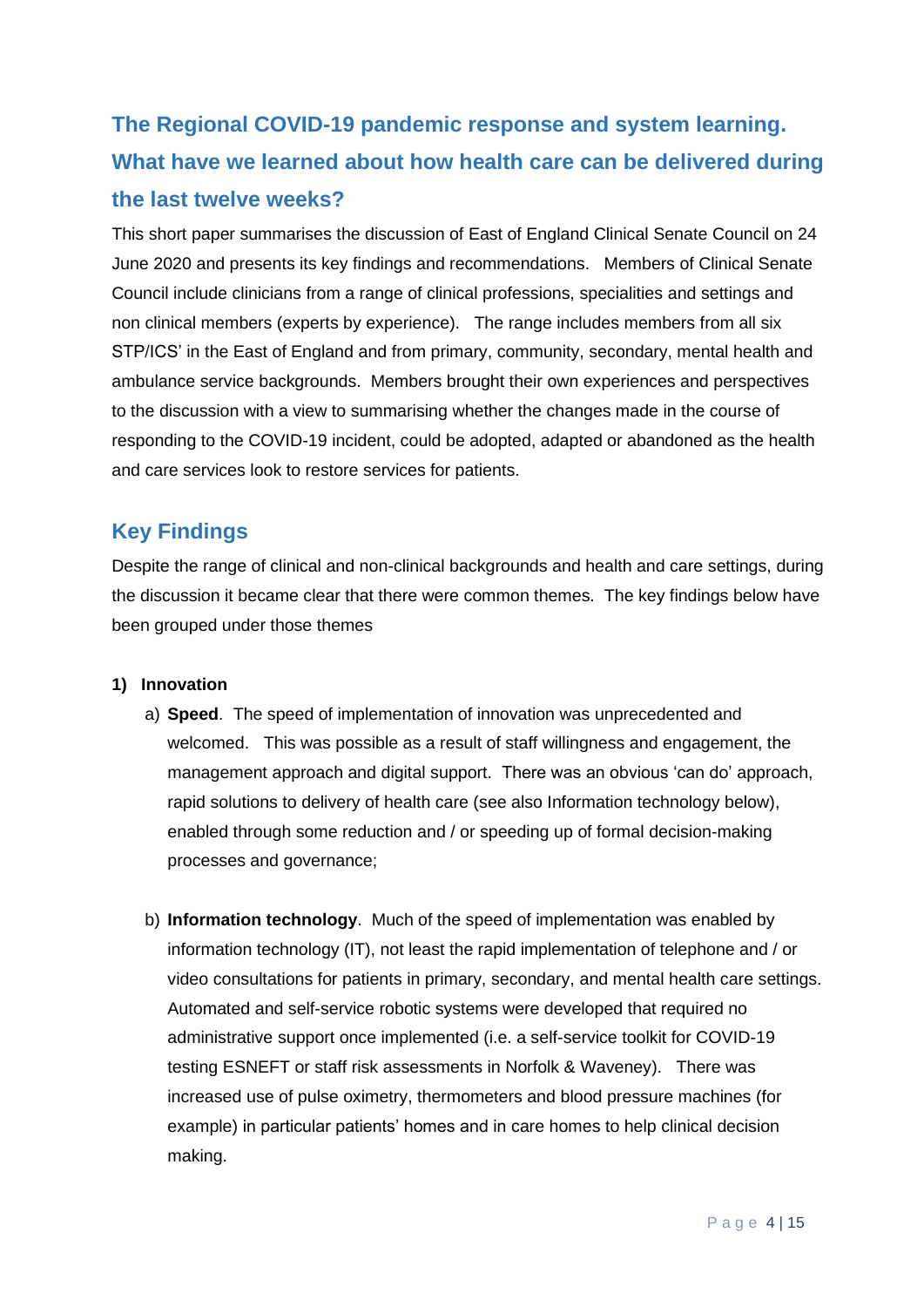Tele-conferencing and live-streaming events facilitated easier and improved cross-site working, improved accessibility of clinical supervision and provided an opportunity for enhanced staff engagement during a period of rapid change. Training events continued despite the social distancing restrictions.

- c) **Staff working from home** (WFH) Significant numbers of staff moved from their usual office base to working from home. Whilst there were benefits, for example carbon footprint reduction, more efficient use of time with less spent travelling to meetings, and potential savings in terms of estates, there are also challenges to be addressed. These include ensuring staff have appropriate and safe equipment in their place of work, are able to achieve a work / life balance, able to continue contact with colleagues to ensure well-being, and the significant challenge for many having to combine WFH with home schooling or caring for other dependents.
- **2) Patient experience** (this refers to health care for patients not being treated for COVID-19) a) **Patient journey**. Information technology has been mentioned above. Telephone and / or video consultations (tele-consultations) enabled patients with long term conditions or who were 'shielded' to keep safe within their own homes whilst still being able to access healthcare. Although Clinical Senate Council supported this approach and agreed it should continue, it was clear that this should only be when suitable for a particular patient and that in many situations there would be a need for in-person face to face assessment and / or physical examination by a medical professional. Teleconsultations also offered the potential for better 'out of hours' service, particularly for mental health provision; although for group interventions and for supporting some mental health conditions, including those with severe psychosis, cognitive impairment or learning disabilities, tele-consultations are not appropriate.
	- b) Improved awareness and management of **infection prevention and control** was rapidly delivered across all settings but particularly in primary care and social and community care settings where in the past there has been less focus in these settings. The lessons learned should better prepare us not just for other pandemics but for managing seasonal and endemic infectious diseases. The importance of protected elective capacity has been particularly emphasised and the need for **'Green'** (non-COVID-19) elective facilities within sites and they should continue to be protected. Senate Council agreed that with the right systems and processes in place, hospitals and GP surgeries would be safe places to attend and a major priority is to get this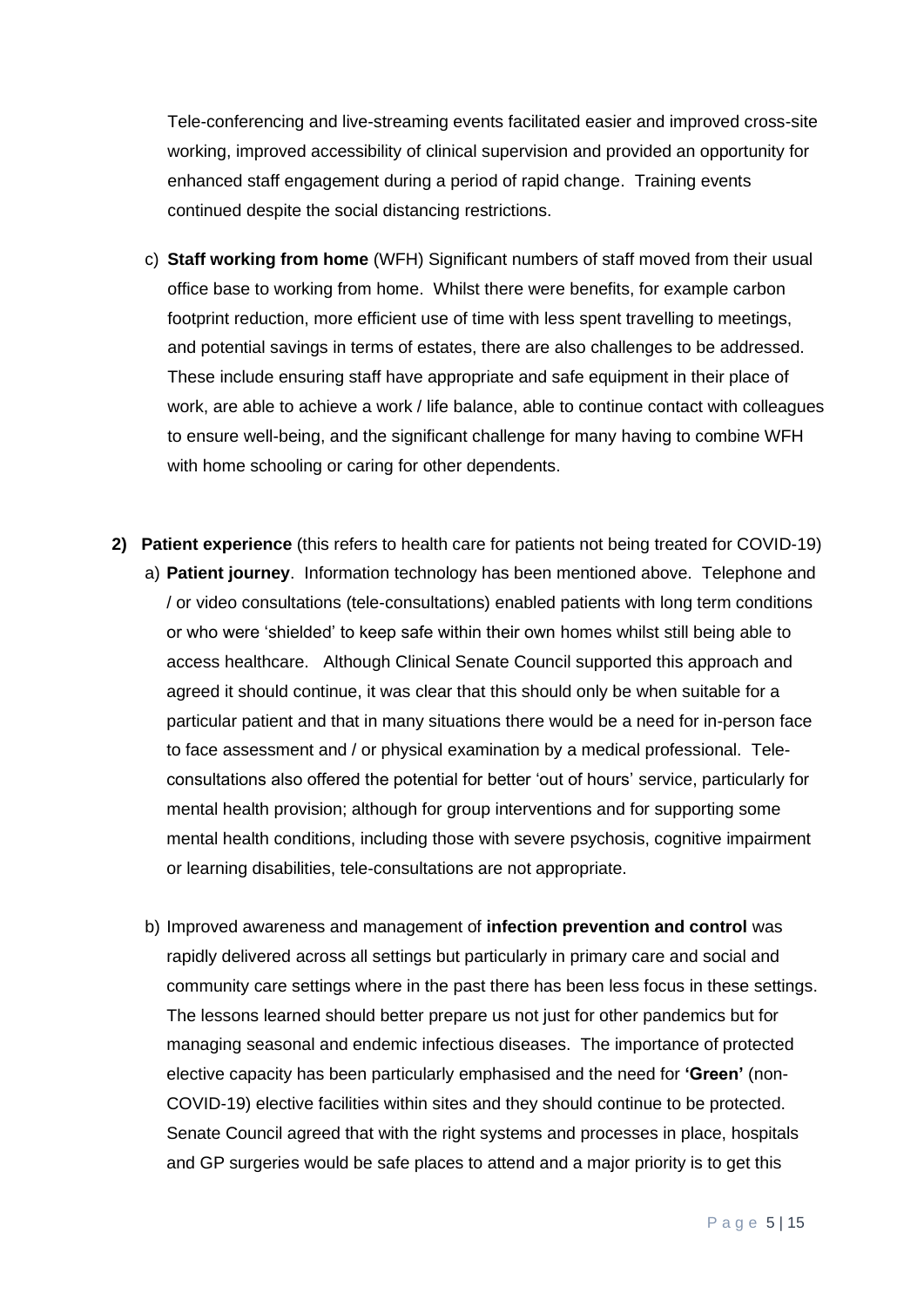message out to the general public to reduce the risk of patients declining investigations and treatments for fear and anxiety related to COVID-19.

- c) Through necessity, healthcare providers have to ensure that treatment should be determined by **priority order** and likely impact on clinical outcomes and not waiting list order. More sophisticated methods for **risk stratification** and segmentation of patients to deliver the best clinical outcome for our population were seen as being beneficial and have been utilised to good effect (for example the use of  $FIT<sup>2</sup>$  testing to determine the risk of colorectal cancer).
- d) There should be more proactive engagement with **care homes** (primarily from primary care), with routine use of the frailty score, care planning and treatment escalation for all patients in the **last years of life** and an understanding of different bereavement support and rituals.
- e) There has been an increased **Mental health** awareness and understanding of the need for support. Primary care in some areas have been involved in proactively contacting vulnerable patients to provide additional mental and physical health support. We need new ways of working to provide better understanding and awareness of people's mental health and well-being and how that can be managed. Making sense of the rapid changes needs time and there are many health and care professionals in communities who perhaps traditionally focus more on physical health and social needs rather than mental health needs that could learn techniques to provide such support.
- f) **Community care and vulnerable groups**. The support to the homeless, rough sleepers, traveller community and other vulnerable and hard to reach groups needs to be addressed including the processing of Asylum Seekers. These groups of the population have been particularly vulnerable to the impact of the COVID-19 pandemic. The support has been seen to be slow, inadequate and even non-existent in some areas. Their general lack of access to technology compounds their vulnerability and inability to access any health or care provision or be reached by providers.
- g) We need to reflect on the **unintended consequences** of focusing on one acute health issue to the potential detriment of other aspects of care. For example, COVID-19 itself did not have a huge impact on paediatrics or neonatal services but it definitely

<sup>2</sup> Faecal Immunochemical Test https://www.faecal-immunochemical-test.co.uk/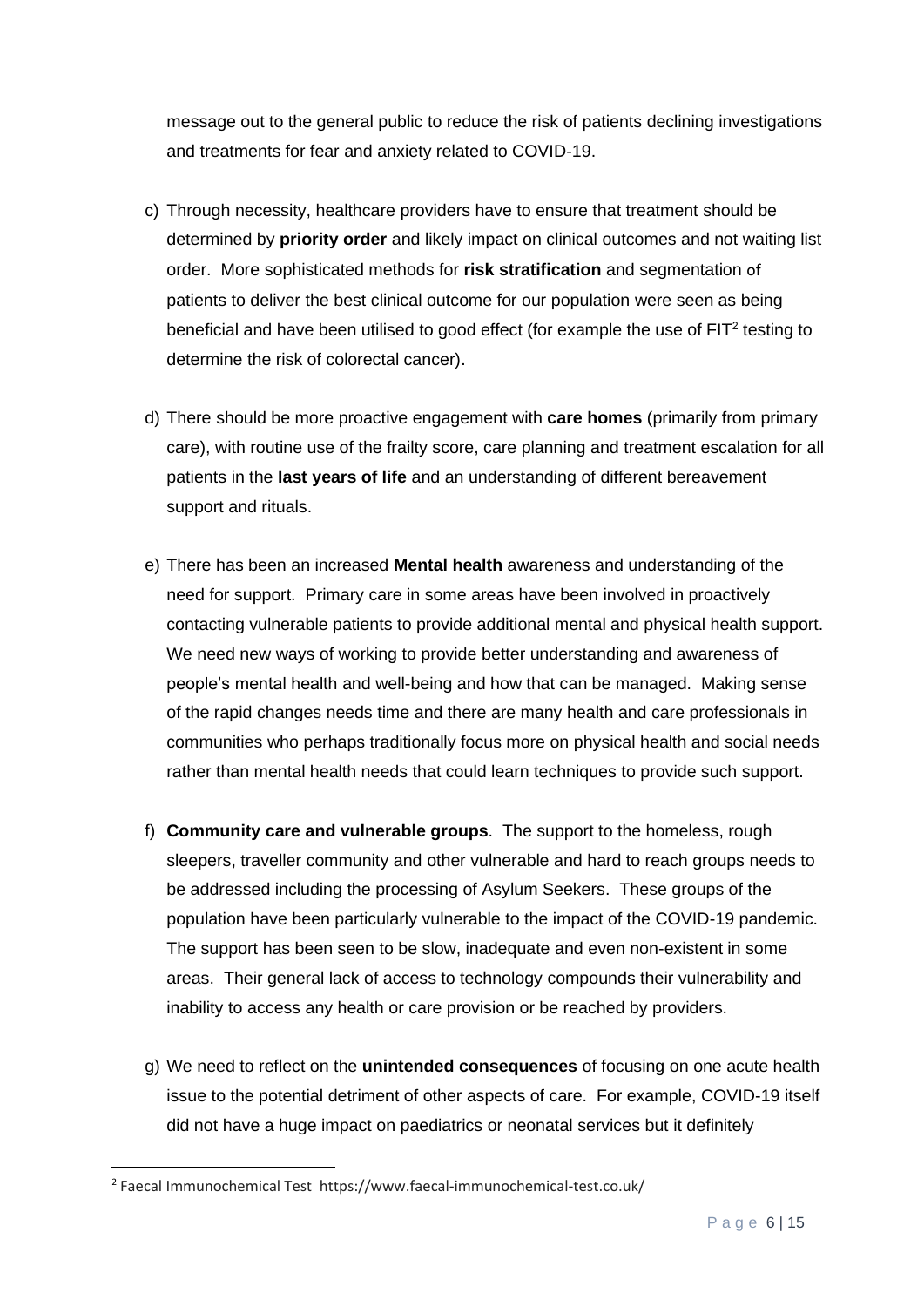impacted negatively on vulnerable children. There were also potential risks to neonatal care due to staff being redeployed to other areas and an exacerbation of inequalities in maternity services was also observed.

h) The **restriction, or ban, on visiting** had significant unintended consequences for some groups of patients. For example, particularly in neonatal and paediatrics units where there is a partner in care situation, the restriction will have impacted on parental bonding and potentially even neurodevelopment. There was also a profound impact on those living with dementia or receiving end of life care.

#### **3) Process**

- a) **Diagnostics**. Rapid diagnostics enable faster and appropriate treatment for patients. It became clear during the COVID-19 incident that East of England has, in general, had relatively poor general diagnostic provision and particularly poor provision for molecular pathology. Some Pathology and Laboratory IT systems are dated and this hampered sharing of information across sites, trusts and with primary care. The response of academic institutions and colleagues in some areas has been remarkable with the Norwich Research Park notably enabling a step-change increase in rapid molecular diagnostic testing. Radiological and endoscopic diagnostics were already under pressure in the system in terms of capacity and have been severely impacted by the pandemic and the requirement to provide facilities for different pathways and patient groups has been challenging. Enhanced capacity with careful consideration for protecting elective pathways and ensuring appropriate space for social distancing and air exchange systems to decrease room turnaround times all needs to be considered.
- b) **Pandemic and emergency planning**. Senate Council expressed concern at the lack of clear, consistent and seamless guidance and information issued across the health and care service providers throughout the incident. Information came from multiple sources (e.g. NHS England & NHS Improvement, Public Health England, Royal Colleges) that were often contradictory, with changes almost daily and were sometimes complex without any supporting mechanisms. The Clinical Senate strongly recommends that the whole NHS reflects on the response to ensure a more seamless and consistent approach in future.
- c) **Supply chain**. Without wishing to revisit the very public allegations in respect of Personal Protective Equipment (PPE) provision and availability, Senate Council was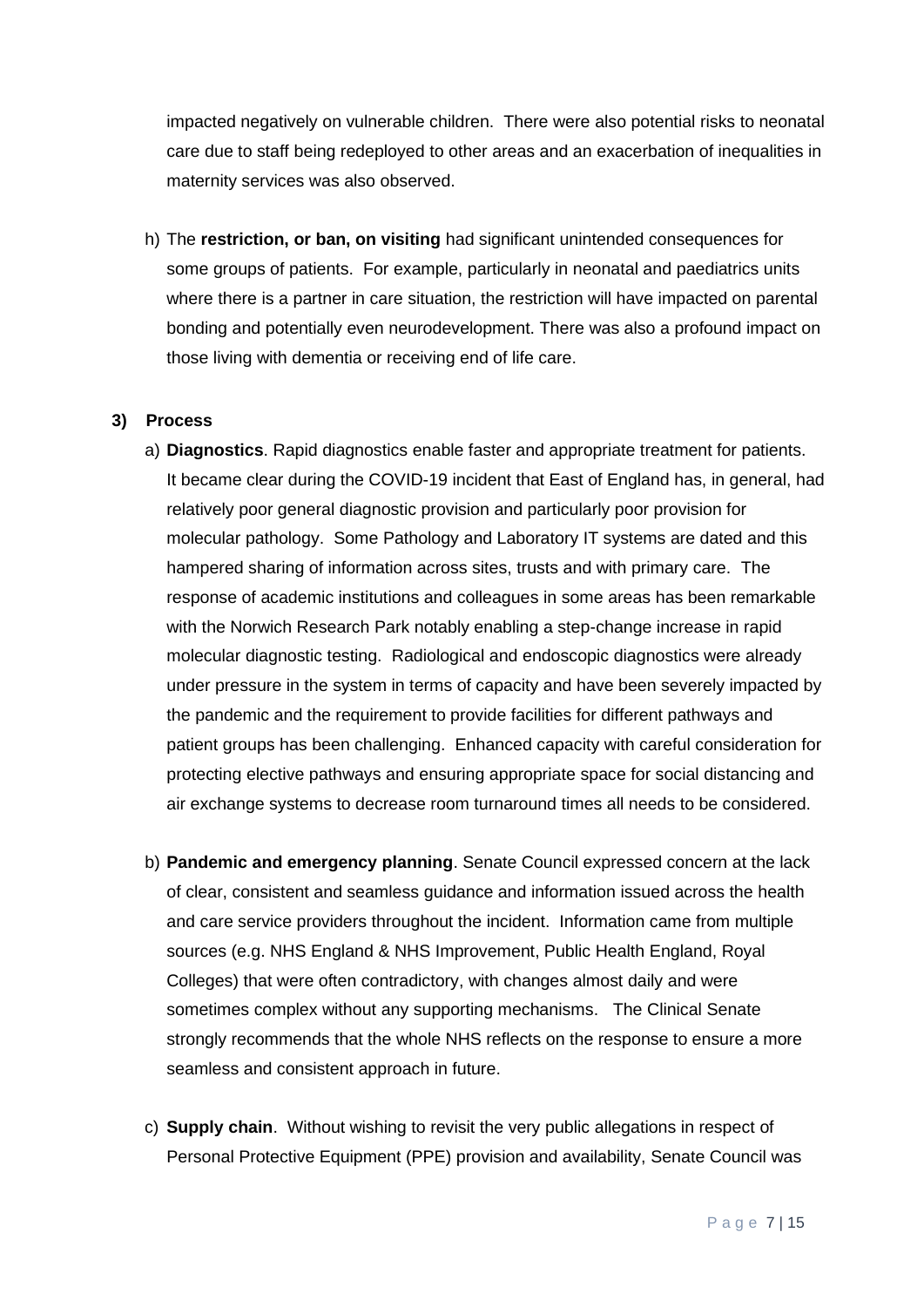clear that in managing a pandemic situation there needed to be a clear and accessible supply chain infrastructure and process from procurement, through to equitable distribution. This is particularly for items that have been, and will in the future, be in high demand such as PPE, other equipment (e.g. ventilators), medicines and hospital oxygen supply. Improvements in two-way communication and a long-term enhancement to reserve stock levels and hospital oxygen supplies must be ensured.

d) The strength of multi-agency, inter-agency and network working was apparent during the incident. Organisational barriers were dropped, and professionals came together to develop solutions that, prior to the incident, would have required formal agreement through respective governance frameworks. Staff involved in such arrangements reported that it had been refreshing, motivating and had direct benefit to their patients / clients. The positive impact was marked, perhaps particularly seen with the huge reduction in delayed transfers of care, freeing up beds to give capacity to manage the potential surge in COVID-19 cases.

#### **4) Workforce**

- a) The potential impact on Black, Asian and Minority Ethnic (BAME) staff in terms of increased risks and complications of contracting COVID-19 was not clear at the outset and still needs to be better understood. The impact of this differential risk needs to be fully assessed and better understood. The system needs to determine what measures can be put in place to decrease differential risk.
- b) The rapid redeployment of staff with accelerated training courses was remarkable. We should focus on the need for a more standardised approach to mandatory training, competencies, recruitment processes, occupational health assessment and other human resource factors to enable more seamless movement of staff across organisations, at least within each STP and ICS.
- c) There was major pressure on occupational health services. The pandemic has focussed the needs for all organisations to better support the health and well-being of their staff. We need to consider whether we can do more regarding supporting staff to positively impact on modifiable risk factors including smoking, diet and, as particularly highlighted during the pandemic, obesity. We need to consider generic measures including better training of managers to support the mental well-being of staff and specific measures such as better resourcing of occupational health services.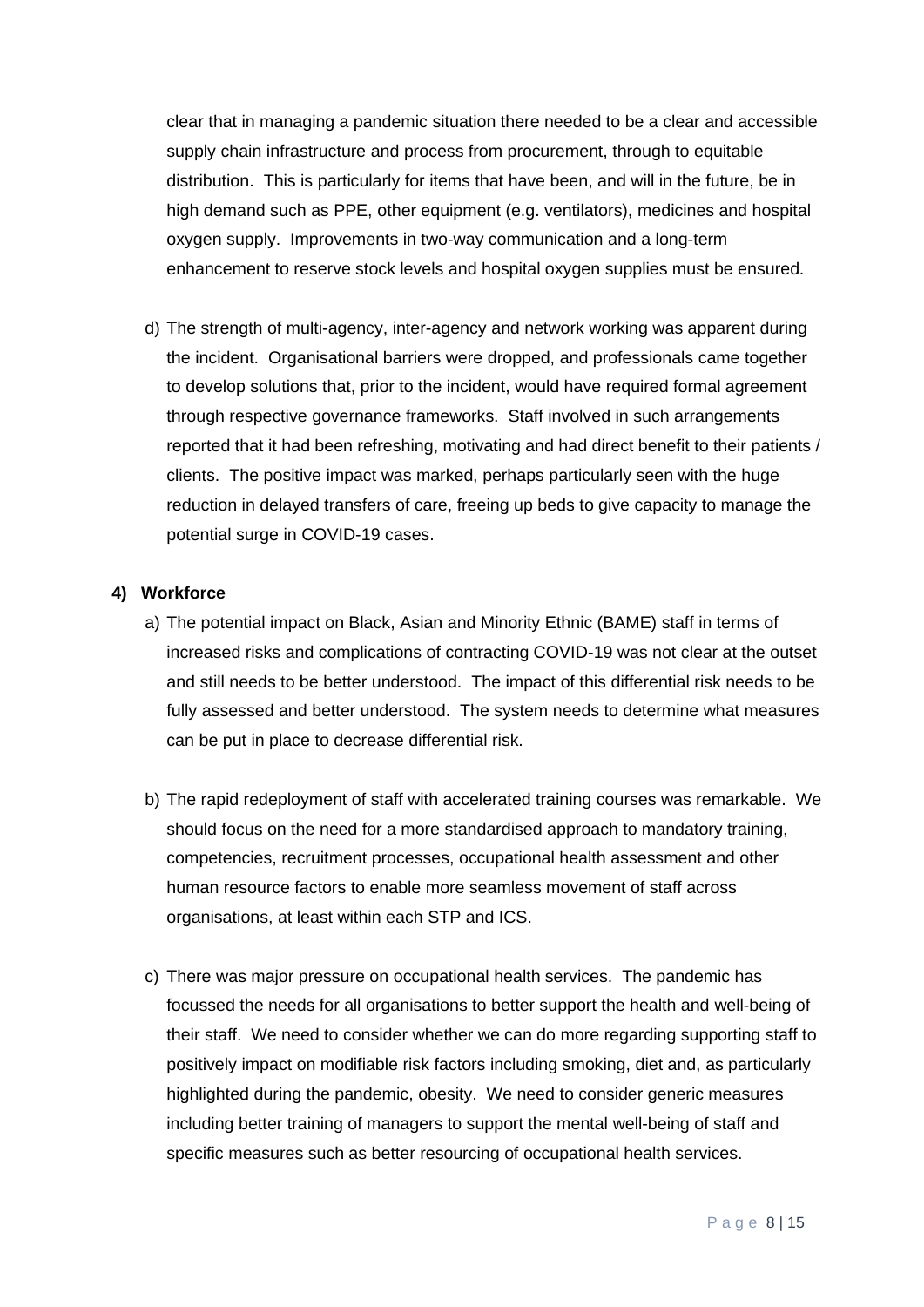d) The willingness of many different staff groups to come together and undertake unfamiliar roles, learning new skills and working in different situations should be recorded and applauded. That can only bode well for future cross organisational cohesiveness and delivery of care. However, those moves may not currently be sustainable and the impact is that some staff could be left (longer term) in roles they did not sign up for, and are not suitably trained for, or (as noted in para 2g above) have a detrimental impact on the delivery of other services.

### **Learning.**

Whilst identifying its findings and recommendations into the adopt / adapt / abandon categories below, Clinical Senate agreed although clearly many changes were implemented and working well, it did not have background information to understand what were the elements that enabled the implementation of successful change or indeed resulted in changes not being effective or beneficial.

Clinical Senate recommended that in order to spread learning and facilitate future change and transformation in service delivery across the East of England health and care system, a valuable exercise would be **to look at why what worked did work and why what didn't work didn't**.

### **Adopt: retain and adopt this practice**

- a) **Increased focus on infection prevention and control** across primary and secondary care, social and community care settings.
- b) Continue with the protected or **'Green'** (non-COVID-19) **elective facilities** within sites, providing protected elective facilities and pathways.
- c) **Pandemic and emergency planning**. Increase the profile of the respective Emergency Preparedness, Resilience and Response (EPRR) teams; develop shared learning and support mechanisms and clarity around the role and authority of the respective EPRR teams. Ensure that learning is shared between teams. Ensure that as a system a more seamless and consistent approach and messaging can be delivered in future.
- d) **Remote tele-consultation**. Tele-consultations should be encouraged, supported by improved patient record sharing, multi-agency and inter-agency working (e.g. across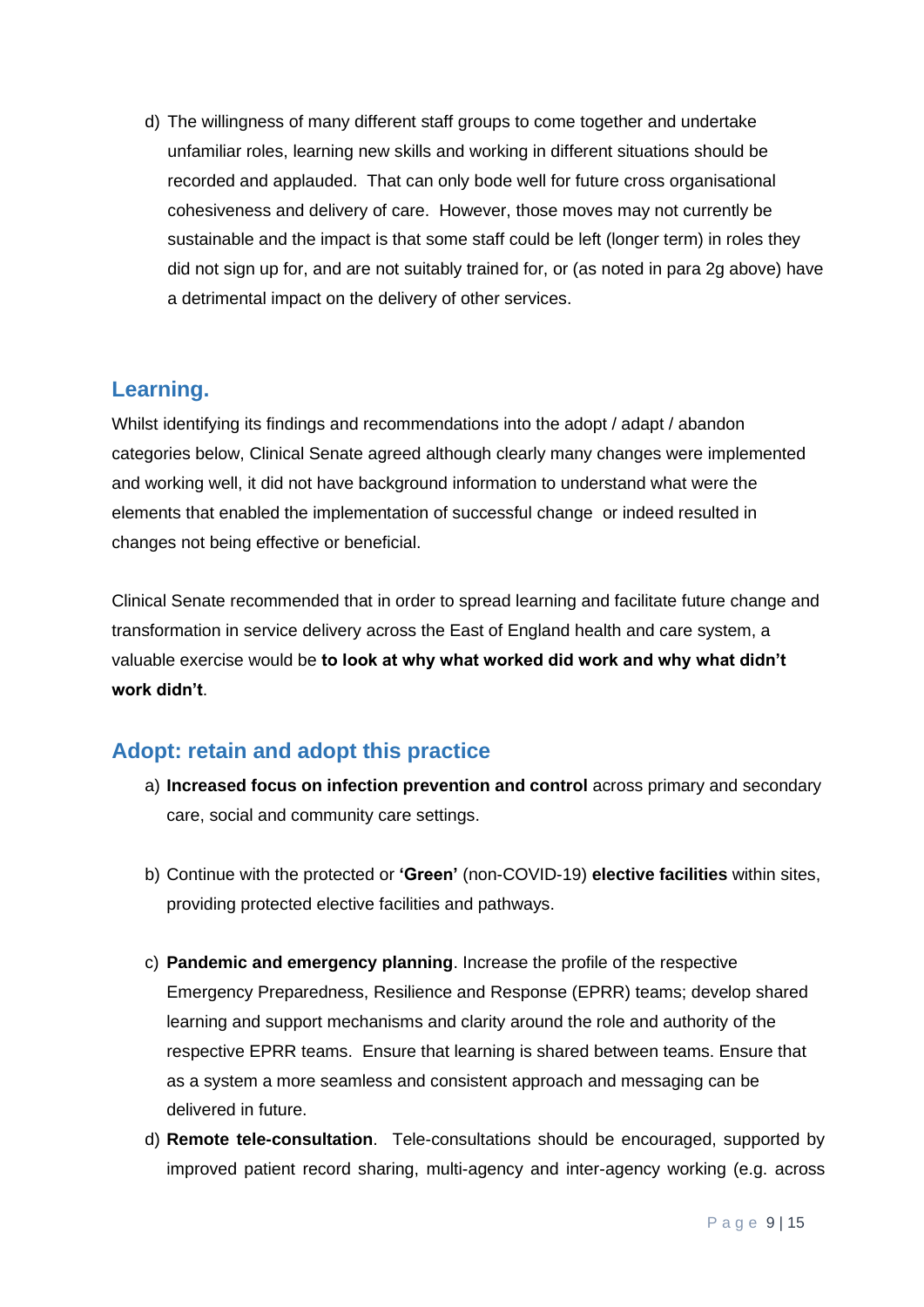social care, health, police, acute, mental health, community, primary care networks). This has the ability to offer a much more convenient service for many patients with the additional benefits to the environment in terms of carbon footprint and in terms of the requirement for expensive healthcare facilities and estates. Flexibility may enable more staff to offer out of hours appointments and weekend working with a move towards better seven-day provision. We must ensure that such a change does not disadvantage particular patient populations and we must work to consider appropriate solutions to those who do not have access to modern information technology.

- e) **Timely adoption of innovation.** Removal of duplicated and / or unnecessary formal governance processes, adopting a 'can do' approach.
- f) **Proactive patient care:** multi-disciplinary approach to 'cold calling' the most vulnerable, sharing of patient records, social prescribing, routine use of frailty scores, advanced care planning and treatment escalation plans for all patients in the last years of life including training and use of the ReSPECT<sup>3</sup> process. Understanding and addressing the mental health needs of individuals as well as addressing their physical care.
- g) Wider and easier access to, and better use, of real time **activity data**.
- h) Recognising the importance of the support we need to ensure the **health and well-being of our staff,** including psychological support and that the provision is over and above a standard occupational health service. We need to ensure that organisations train their managers to help support staff well-being through compassionate leadership. We need to be able to provide more support to those staff wishing to address modifiable risk factors such as smoking and obesity.

<sup>3</sup> [https://www.resus.org.uk/sites/default/files/2020-06/COVID%20ReSPECT%20Guidance%2023042020\\_0.pdf](https://www.resus.org.uk/sites/default/files/2020-06/COVID%20ReSPECT%20Guidance%2023042020_0.pdf)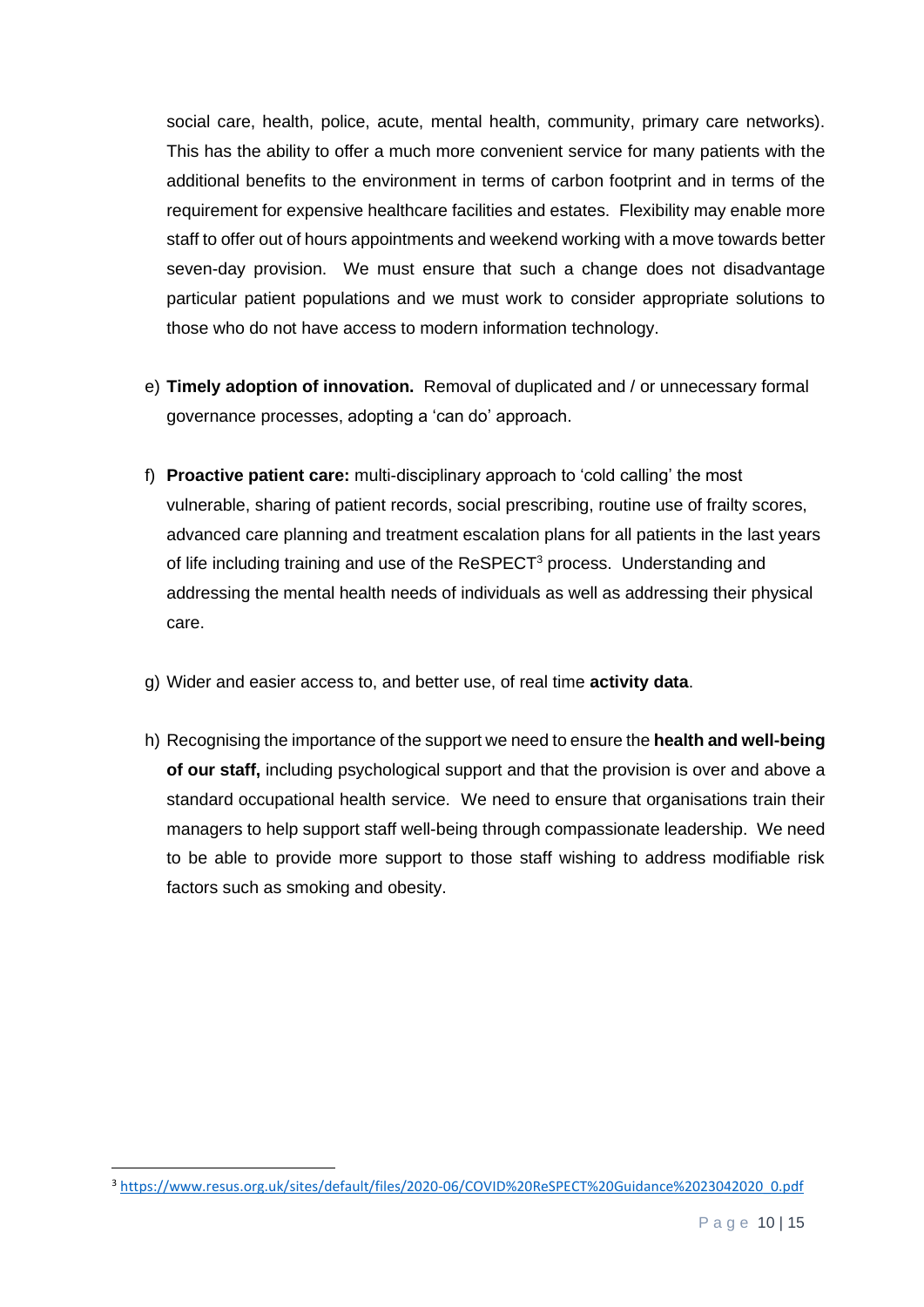## **Adapt: practice should be retained subject to some further development or refinement**

- a) Empowering health and care professionals to reduce the 'over medicalisation' of care, particularly for the frail elderly, and to understand what the ideal level of care is for the individual.
- b) The use of sophisticated methods for prioritisation of care, enabling treatment to be delivered on a priority of need basis rather than a time on a waiting list basis. We need to reconsider the effectiveness of current referral pathways and refine them where necessary to deliver the best outcomes for our population.
- c) The above covers all conditions but in particular to support the management of early stage diagnosis in cancer.
- d) There needs to be an improved supply chain particularly for items that would be in large demand such as PPE, other equipment (e.g. ventilators), medicines. The issue of limited maximal hospital oxygen supply needs to be resolved to prepare for a second wave or future pandemic.
- e) Continuous training for all clinical and non-clinical staff on the use of technologies and how to employ full functionality to support the delivery of care. Workforce strategies that support the (speedy) implementation of innovation and technologies to ensure safe and appropriate delivery of treatment and care. We must not lose the innovations already made on the culture of willingness to innovate.
- f) Continued use of tele-conferencing for multi-disciplinary meetings, training, education, management meetings, recruitment etc is to be encouraged.
- g) Increased role of occupational health to support staff risk assessments and health and well-being.
- h) There should be wider and easier access to, and better use, of real time activity data.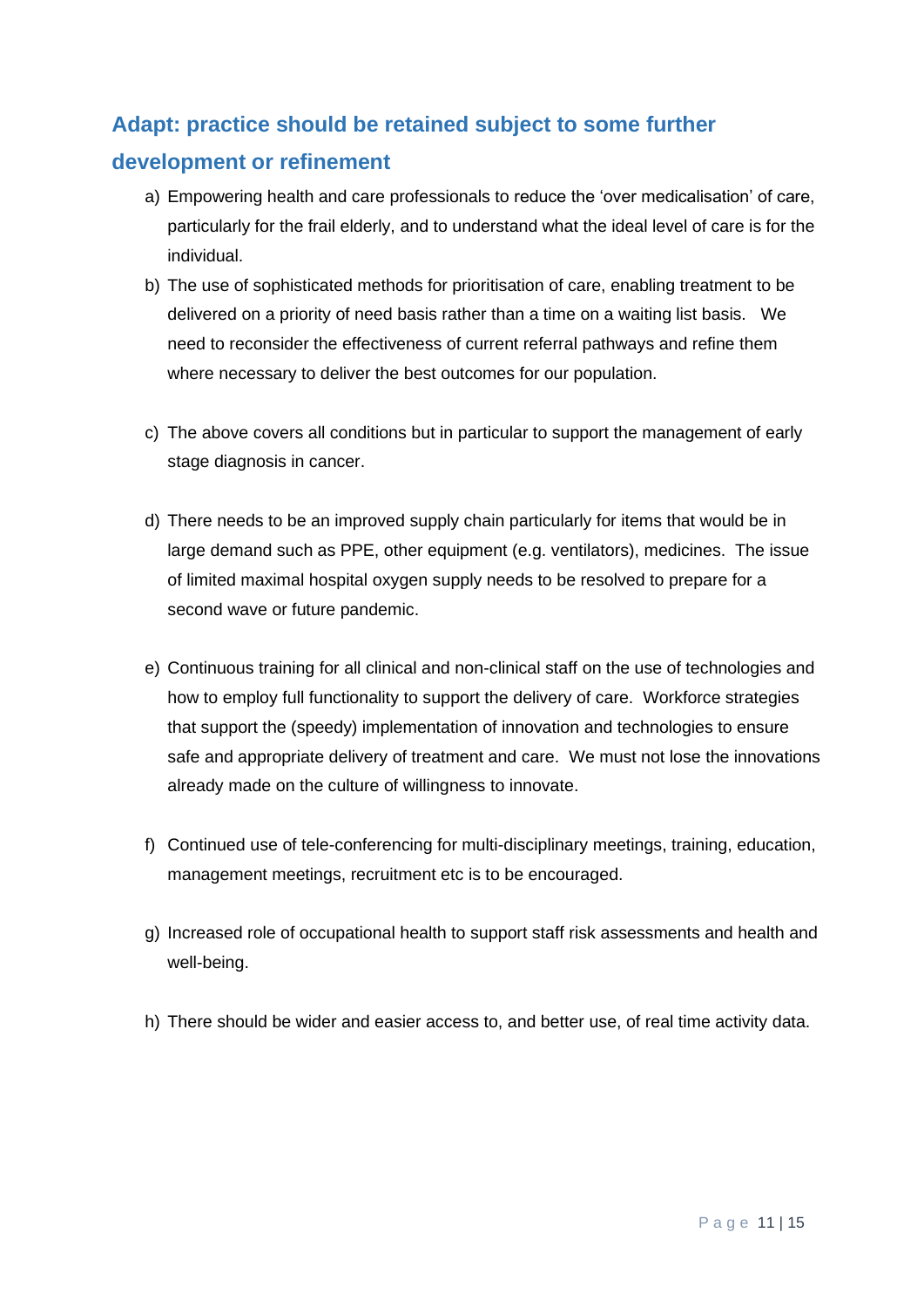### **Abandon this practice.**

- a) The assumption by professionals and the public that 'Do Not Attempt Cardiopulmonary Resuscitation (DNACPR)' means "not for treatment". There should be a lot more work to develop a dialogue that clearly describes the appropriate level of care with full implementation of the ReSPECT process.
- b) Fear by GPs that they will not examine patients before transfer to hospital. The Clinical Senate recognised that it was hard to know how widespread this problem was, but Senate Council members were aware of quite a lot of anecdote.
- c) Public fear that attending any healthcare facility had a high risk of resulting in infection, leading to many patients not attending for important diagnostic tests or treatment including those on cancer pathways. We must ensure that a strong message regarding the safety of protected diagnostic and elective pathways is communicated to the public to avoid unnecessary delays and missed diagnoses or treatments.
- d) Complete separation of frail elderly and other shielded groups from significant others we need a risk analysis tool for patients, professionals, and families/others. We need to consider how we can support these vulnerable individuals better in a future pandemic.
- e) An assumption that health care needs should be the sole decision criteria moving forward.
- f) The resumption of organisational boundaries, silo working and competitive commissioning.
- g) Reactive panic responses and confusing messages / guidelines that change too often and without much evidence.
- h) Prioritising one emergency demand above preventative and elective interventions.
- i) Meetings that have no clear intended outcome or purpose.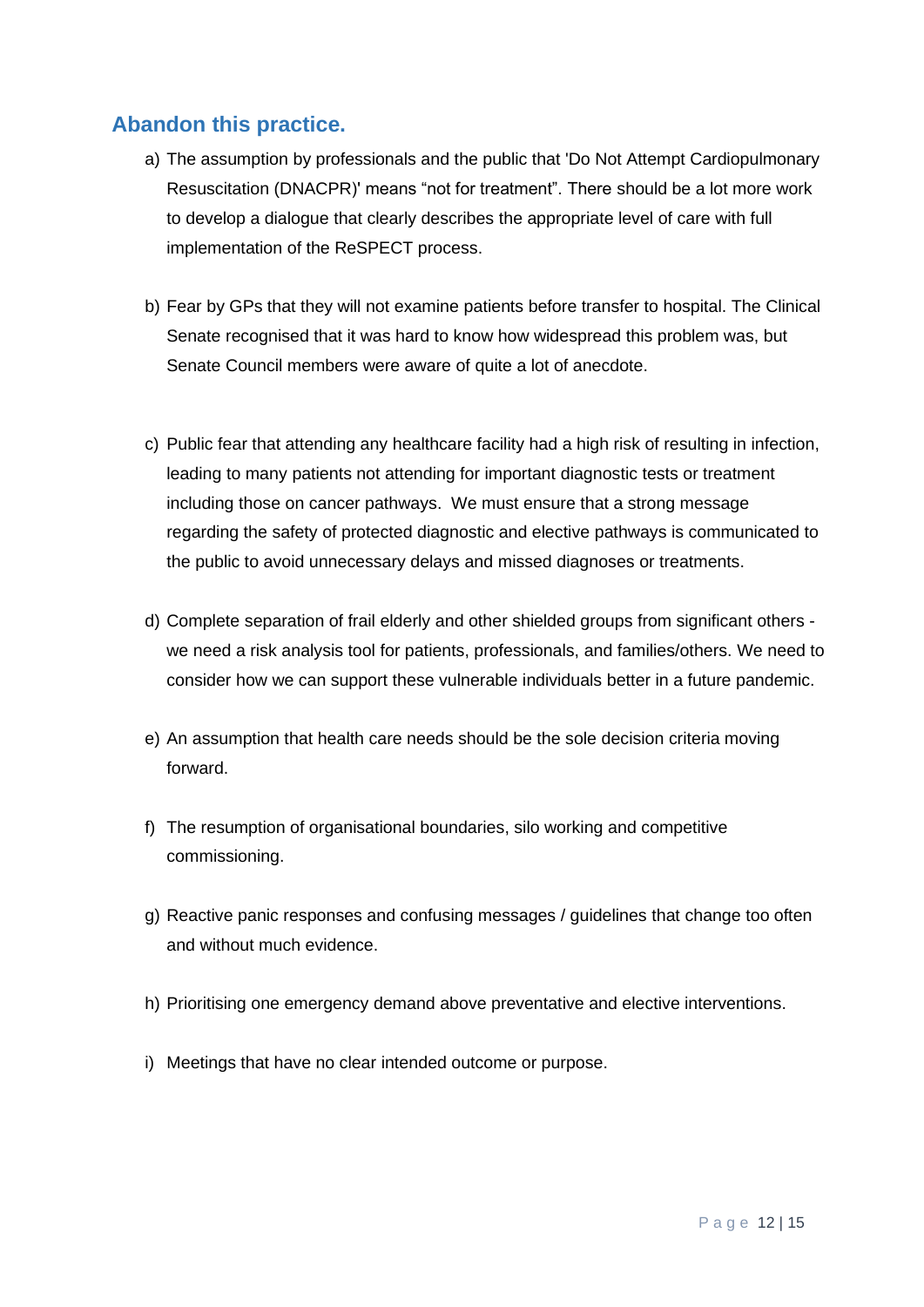### **Recommendations**

### **1. Workforce**

- a. We must ensure that all organisations have a greater focus on the health and wellbeing of their staff. This should include training managers to adopt a compassionate leadership style, encouraging healthier lifestyles including, for example, cycle to work schemes, helping staff address modifiable risk factors and an increased focus on, and resource for, occupational health services. We must continue to increase awareness of mental health and well-being amongst staff including offering more resources and training managers in recognising and supporting those with mental health issues. We must ensure that at risk groups such as those from a BAME background or with underlying health conditions have appropriate support and the risks related to COVID-19 and / or other pandemics are appropriately mitigated.
- b. We must work towards a more standardised approach to training, competencies, recruitment processes, occupational health assessment and other human resource factors to enable more seamless movement of staff across organisations at least within each STP/ICS.
- c. We must encourage, support and train our staff to adopt innovations to improve the outcomes and experience of our staff and population.

### **2. Diagnostics**

- a. We must ensure that we have adequate molecular diagnostic pathology services to ensure sufficient capacity to deliver timely results that, through information technology systems, are accessible across all relevant health and care settings.
- b. We must ensure that we have adequate diagnostic capacity, including radiological and endoscopic facilities, that is designed to deliver services for patients affected by infectious diseases during pandemics and for protected facilities for those with other conditions. Our facilities and processes should allow for infection prevention and control measures including social distancing and adequate and appropriate air exchange systems.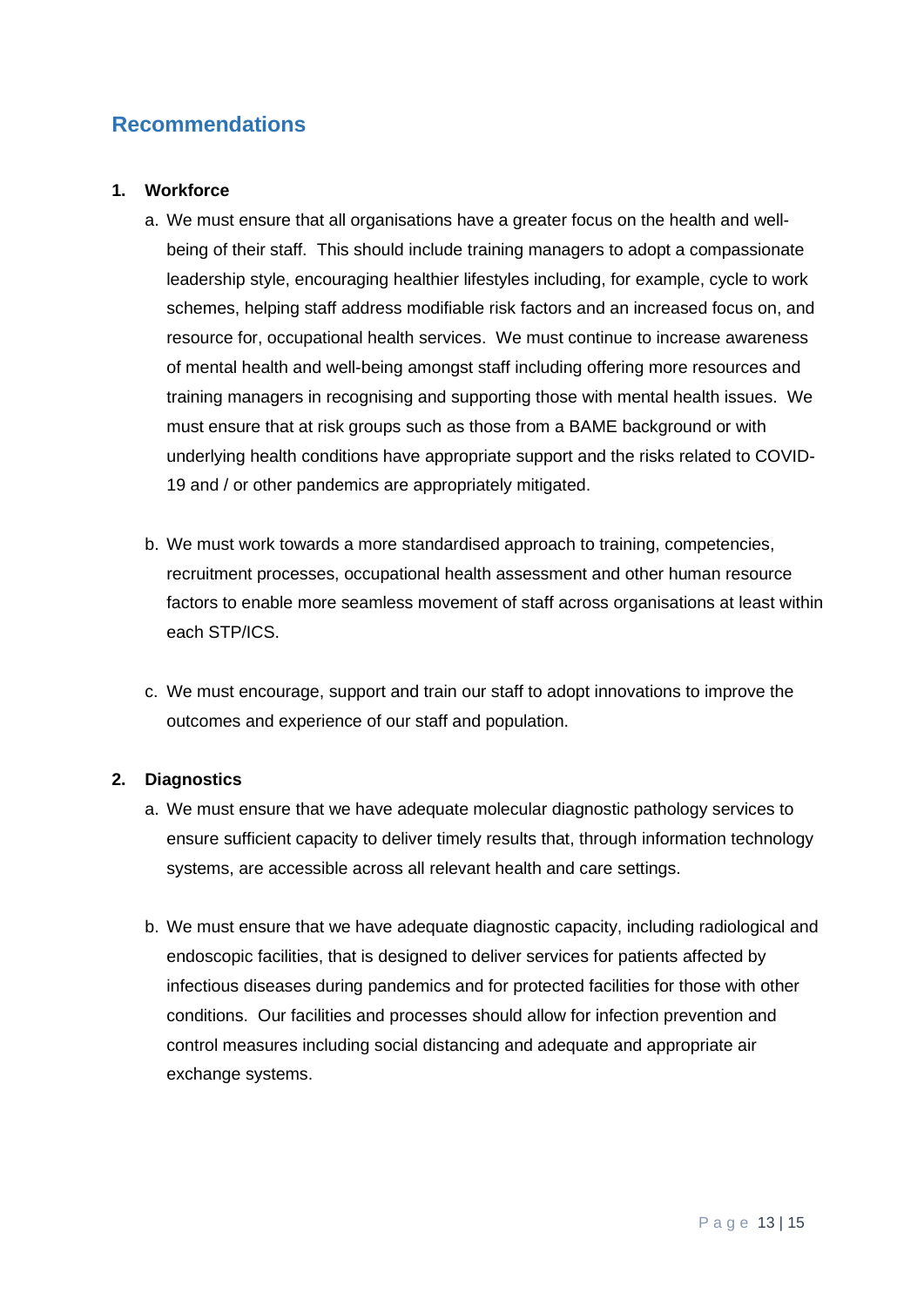### **3. Patient Experience**

- a. We must adopt and refine tele-clinics to ensure that they offer the best possible experience, convenience and outcomes for patients.
- b. We must ensure that we adequately support those who have to shield or those that have significant visitor restrictions during future pandemics or second waves.
- c. We must ensure that we provide appropriate and honest reassurance regarding the safety of our diagnostic and therapeutic pathways to prevent poor outcomes for patients.

#### **4. Innovation**

- a. We must continue to encourage a culture willing to innovate as demonstrated during the pandemic.
- b. We must ensure that we appropriately engage with our staff and patients to ensure that they understand the new pathways and that our staff are appropriately trained.
- c. We must ensure adequate resources for digital services to support innovation.

### **5. Protected Elected Pathways**

a. The need for protected elective pathways and services has been further emphasised by the pandemic. All STP and ICS's must ensure that they rapidly work towards ensuring they have adequate protected elective capacity to meet future needs.

#### **6. Culture**

a. We need to capitalise on the culture of innovation and collaboration to ensure that the momentum achieved during the pandemic and potential long-term benefits are not lost.

### **7. Emergency Response**

- a. The NHS must reflect and learn from its emergency response to the pandemic. We must ensure that going forward we can:
	- i. Deliver clear, consistent, unified and evidence-based messages and guidance
	- ii. Have robust supply lines of all key, high demand PPE and a robust high-volume oxygen supply in all relevant secondary and tertiary care centres
	- iii. Provide appropriate support and guidance to social care organisations and services in a similar way as to those within the NHS.